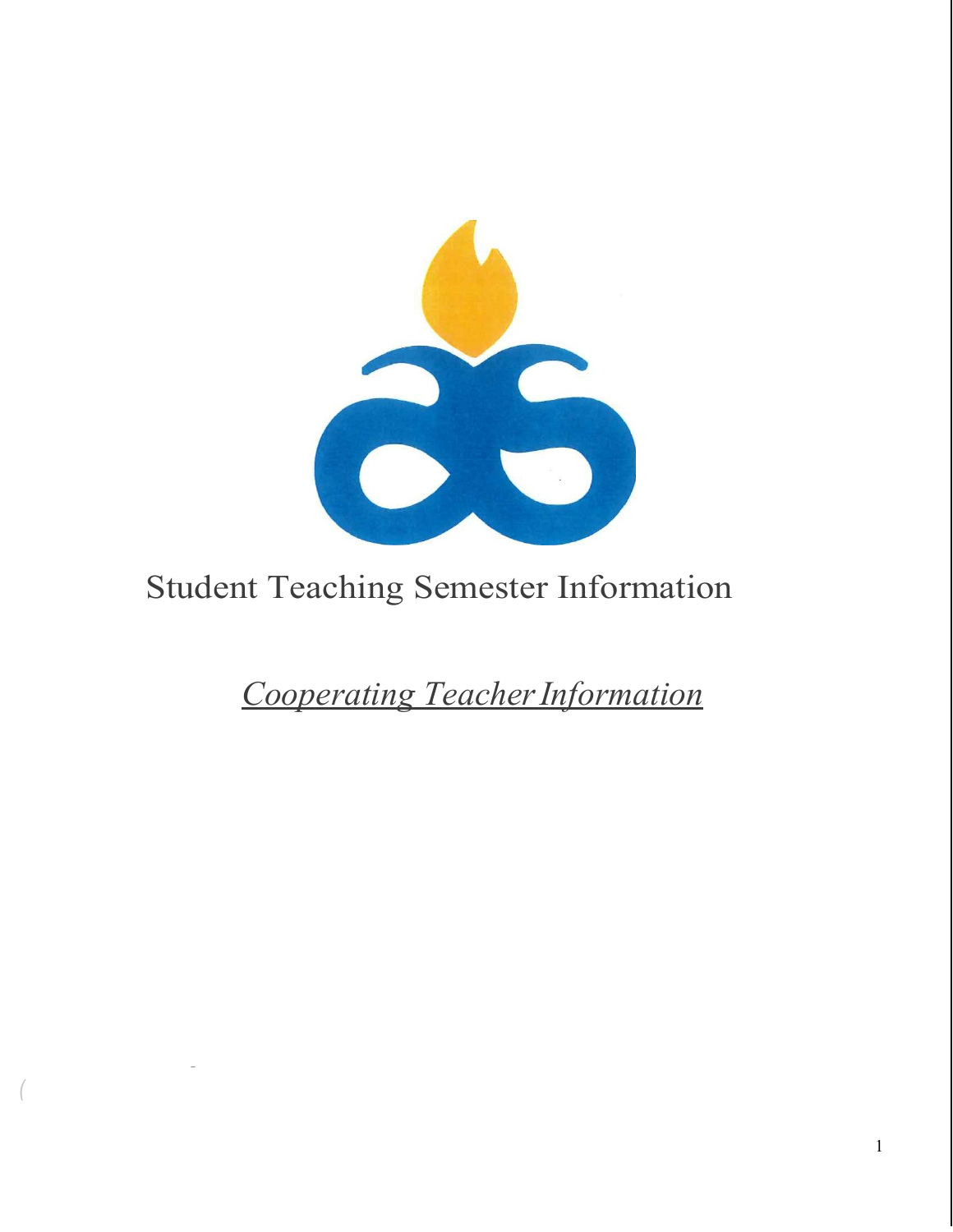

#### **SCHOOL OF EDUCATION**

Dear Administrator and Cooperating Teacher,

Thank you for your willingness to work with Albany State University's Educator Preparation Program. The connection between content and dispositions to practice is essential in developing highly qualified educators.

In response to the need for more rigorous field and clinical experience, ASU's EPP has redesigned its curriculum and field experiences to develop sequential, coherent, and hierarchical sets of courses, as well as field and clinical experiences that engage candidates in multilevel interactions with P-12 students, their teachers, schools, and communities. The field /clinical experiences have been designed to help candidates acquire the knowledge, skills and professional dispositions necessary to help all students learn. The field experiences immerse candidates in the learning environment, provide opportunities for candidates to interact with students' families and surrounding communities, and encourage the use of information technology to support teaching, learning and other professional responsibilities. Additionally, the field and clinical experiences in each program are designed to ensure that candidates receive diverse practice that increases in complexity as they progress through the program.

During field/clinical experiences, P-12 cooperating teachers and clinical faculty should guide and mentor candidates as they learn to apply theory to practice in authentic settings. Candidates are required to work with the entire class and small groups, plan, teach/co-teach lessons, make presentations using technology, and complete and submit an edTPA portfolio. Therefore, having highly qualified cooperating teachers is a critical component to the success of the candidate.

Thank you for helping us mentor this candidate. We look forward to working with you throughout this year. Should any matters arise, please call me at 229-500-2154 or email [carolyn.medlock@asurams.edu](mailto:carolyn.medlock@asurams.edu) to express your concerns.

Albany State University's Professional Education Unit values your commitment to education as you assist this candidate in becoming an excellent teacher.

Sincerely,

Dr. Carolyn W. Medlock 229-500-2154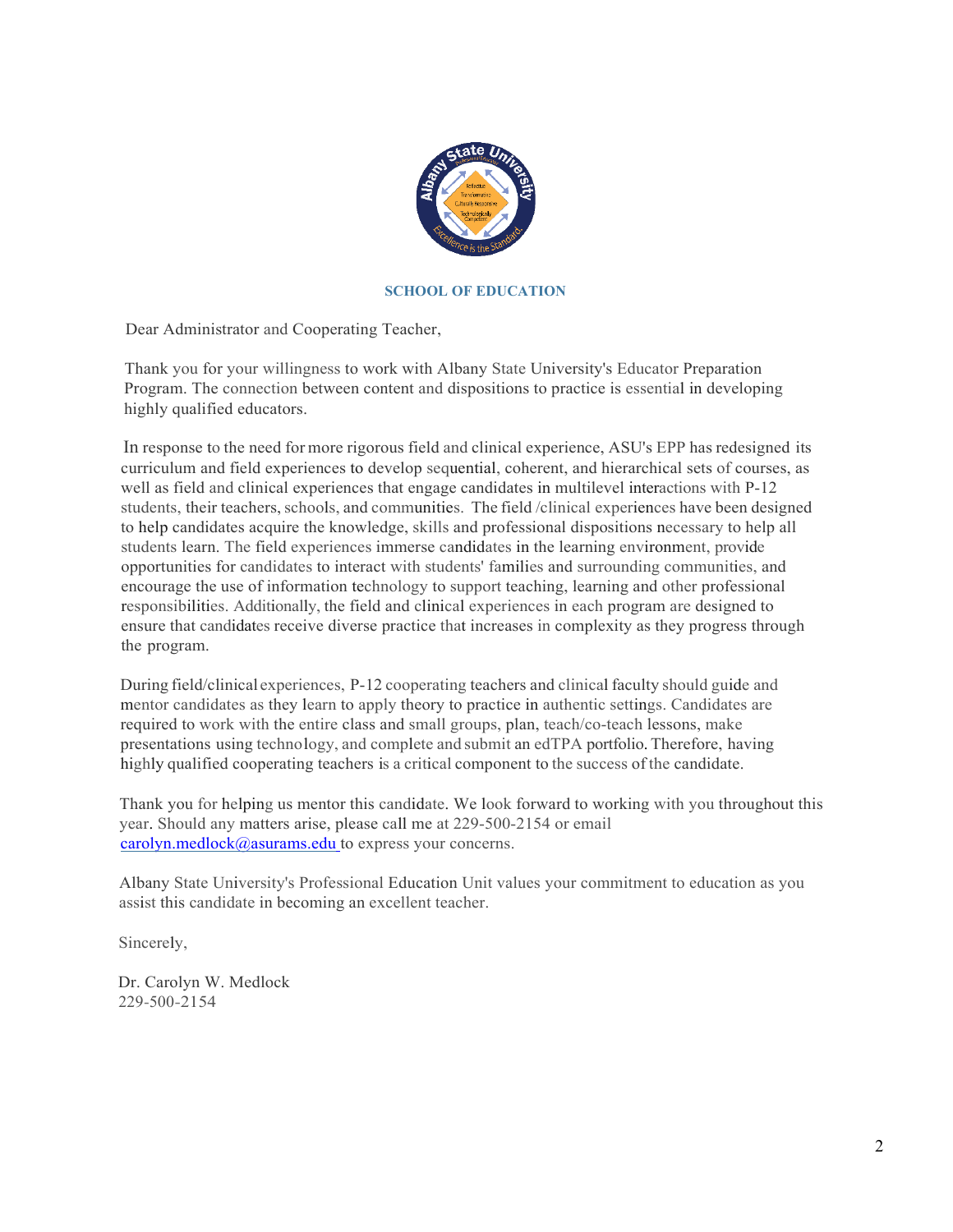

The Professional Education Unit of Albany State University develops Teachers and Other School Professionals who meet Unit Performance Standards identified in the Conceptual Framework.

Candidates: Reflect on Knowledge - Transform with Skills - Respond to Diverse Cultures with Dispositions - Demonstrate Competence in Technology

Completers: An ASU Professional Educator is a Reflective, Transformative, Culturally-responsive and Technologically-competent Practitioner

Initial Candidates/Completers - Unit performance standards are introduced, developed and practiced at the initial level.

Advanced Candidates/Completers - Unit performance standards are reinforced, mastered and accomplished at the advanced level.

## UNIT PERFORMANCE STANDARDS

1. Reflective Practitioner:

la. Professional Knowledge - The candidate demonstrates an understanding of the curriculum, subject content, pedagogical knowledge, and the needs of students by providing relevant learning experiences. 1b. Assessment Uses - The candidate systematically gathers, analyzes, and uses relevant data to measure student progress, to inform instructional content and delivery methods, and to provide timely and constructive feedback to both students andparents.

lc. Communication - The candidate communicates effectively with students, parents or guardians, district and school personnel, and other stakeholders in ways that enhance student learning.

2. Transformative Practitioner:

2a. Instructional Strategies - The candidate promotes student learning by using research based instructional strategies relevant to the content area to engage students in active learning and to promote key skills.

26. Assessment Strategies - The candidate systematically chooses a variety of diagnostic, formative, and summative assessment strategies and instruments that are valid and appropriate for the content and student population

2c. Academically Challenging Environment - The candidate creates a student-centered, academic environment in which teaching and learning occur at high levels and students are self-directed learners.

3. Culturally-responsive Practitioner:

3a.Instructional Planning-The candidate plans using national,stateand localschool districtcurricula and standards, effective strategies resources, and data to address the differentiated needs of all students.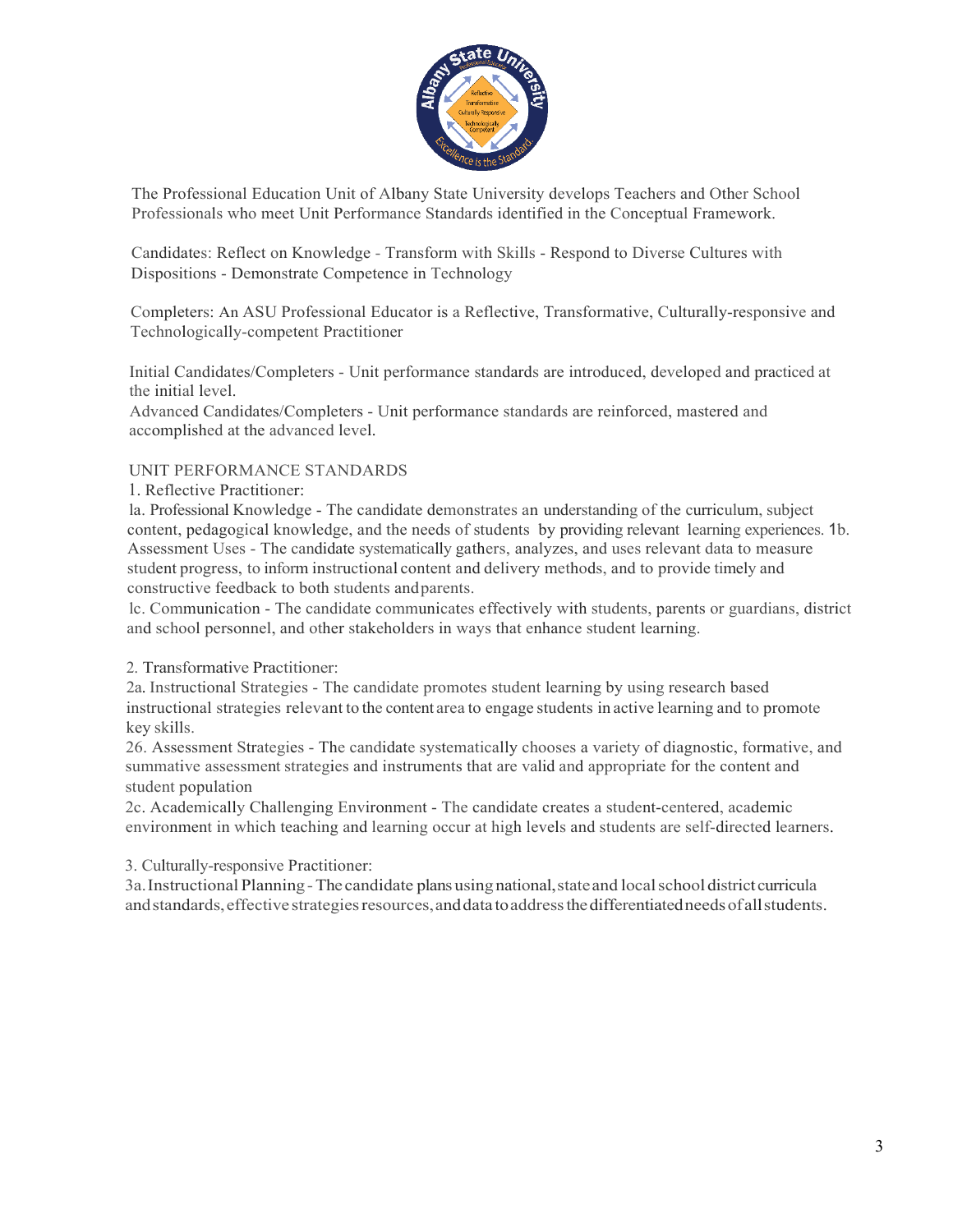3b. Differentiated Instruction - The candidate challenges students by providing appropriate content and developing skills which address individual learning differences.

3c. Positive Learning Environment - The candidate provides a well-managed safe, orderly environment that is conducive to learning and encourages respect for all.

3d. Professionalism - The candidate demonstrates a commitment to professional ethics and the school's mission, participates in professional growth opportunities, and contributes to the profession.

4. Technologically-Competent Practitioner:

4a. Integration - The candidate demonstrates understanding and the ability to integrate technology into curricula and administrative routines.

4b. Usage - The candidate demonstrates understanding and the ability to use multimedia tools and applications to conduct research and analyze data.

4c. Application - The candidate demonstrates understanding and the ability to apply technology in the teaching and learning process, collaborating and networking with colleagues to enhance professional growth.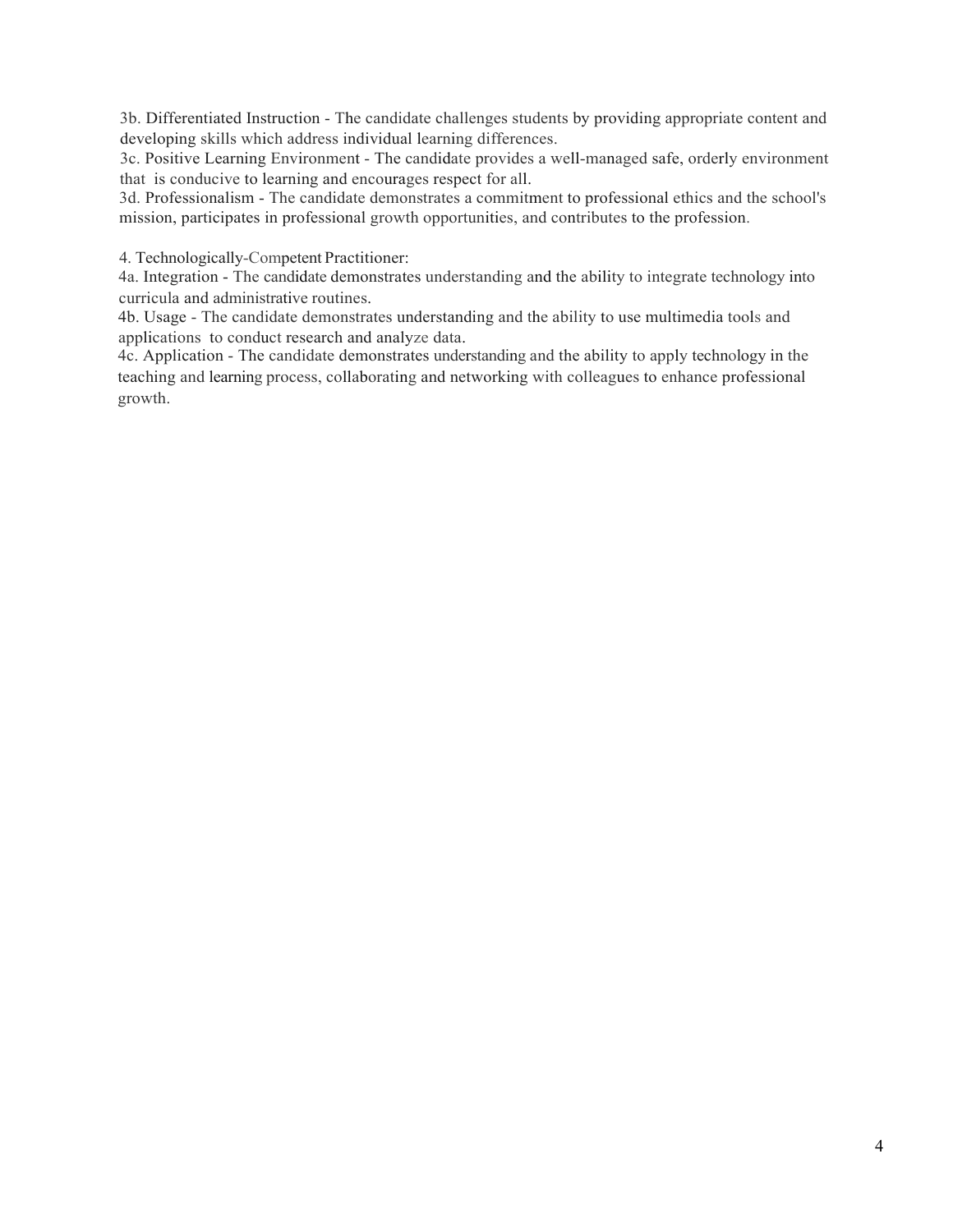# Criteria for Cooperating Teachers

An Albany State University cooperating teacher must:

• Have at least 3 years of P-12 teaching experience as a certified teacher in the area in which he/she will serve as a cooperating . teacher;

Have a professional teaching certificate in the field in which he/she is teaching;

- Be recommended and/or supported by the administrators to serve as a cooperating teacher;
- Be willing to mentor a candidate and provide opportunities for the candidate;
- Be willing to serve as a role model;

and

• Be knowledgeable of current educational activities.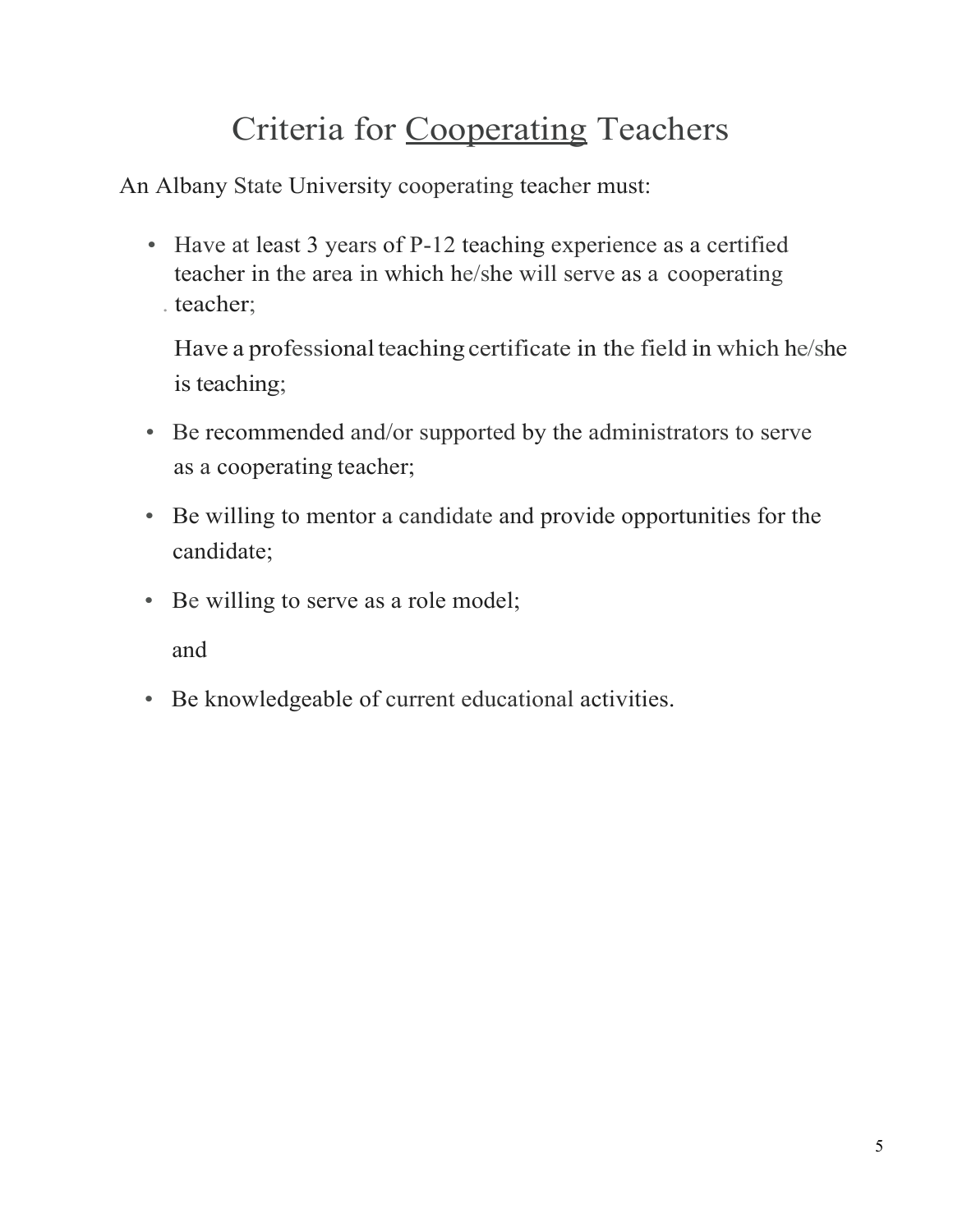#### **COOPERATING TEACHER INFORMATION**

| School                                                                                                                                                                                                                                                                                             | $\n  Email 1 2 2 3 3 4 4 4 4 5 4 6 7 6 7 8 8 9 10 11 9 10 11 9 11 9 11 9 11 <$ |  |  |  |  |
|----------------------------------------------------------------------------------------------------------------------------------------------------------------------------------------------------------------------------------------------------------------------------------------------------|--------------------------------------------------------------------------------|--|--|--|--|
| Certification Type <sub>________________</sub> Certification Field(s)________                                                                                                                                                                                                                      |                                                                                |  |  |  |  |
| Certification Number $\frac{1}{1}$                                                                                                                                                                                                                                                                 |                                                                                |  |  |  |  |
|                                                                                                                                                                                                                                                                                                    |                                                                                |  |  |  |  |
| Have you received satisfactory annual evaluations for the past 3 years: _ _ Yes _ _ _ No                                                                                                                                                                                                           |                                                                                |  |  |  |  |
| Years of Teaching Experience: $\frac{1}{2}$                                                                                                                                                                                                                                                        |                                                                                |  |  |  |  |
| Have you mentored students prior to this experience? $\frac{1}{2}$ $\frac{1}{2}$ $\frac{1}{2}$ $\frac{1}{2}$ $\frac{1}{2}$ $\frac{1}{2}$ $\frac{1}{2}$ $\frac{1}{2}$ $\frac{1}{2}$ $\frac{1}{2}$ $\frac{1}{2}$ $\frac{1}{2}$ $\frac{1}{2}$ $\frac{1}{2}$ $\frac{1}{2}$ $\frac{1}{2}$ $\frac{1}{2}$ |                                                                                |  |  |  |  |
| How do you believe that you can help a field experience candidate with their professional                                                                                                                                                                                                          |                                                                                |  |  |  |  |

## *Teaching Experience*

| School | County | Began | <b>Ended</b> | Number of<br>School<br>Years | <b>Grades and Subjects</b><br>Taught |
|--------|--------|-------|--------------|------------------------------|--------------------------------------|
|        |        |       |              |                              |                                      |
|        |        |       |              |                              |                                      |
|        |        |       |              |                              |                                      |

**Please complete before the end of Beginning School Experience, if applicable.**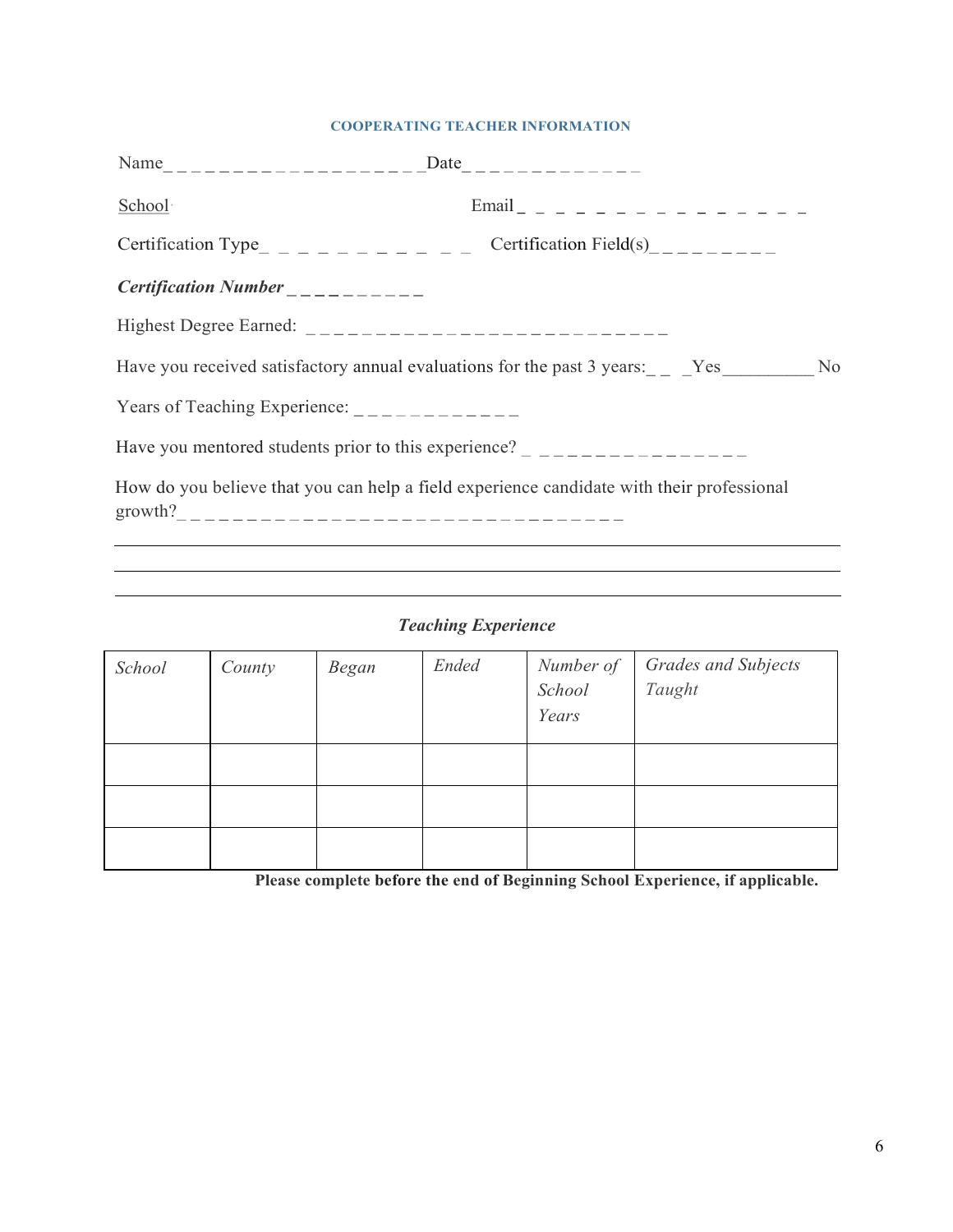"Better than a thousand days of diligent study is one day with a great teacher".-Japanese Proverb

## **Student Teaching Experience Timeline.**

## **Week One**

- **1.** Report to your assigned school **ON TIME 7:00 a.m.-3:30p.m.**
- 2. Read and follow the specific information found in the syllabus.
- 3. Begin draft of edTPA Task 1 Context for Learning.
- 4. Meet and become acquainted with staff and other personnel at the schoolsite.
- 5. Familiarize yourself with the policies of the school.
- 6. Observe and analyze the teaching-learning process in your respective classroom.
- 7. Submit a **classroom schedule** to the universitysupervisor.
- 8. Read and become familiar with students' folders/IEP/504 plans/RT! plans, FBA

## **Week Two**

- 1. Assist cooperating teacher with classroom responsibilities.
- 2. Share in the responsibility for maintaining an attractive, healthy classroom environment; assist with attendance, lunch reports, grading papers, duties, etc.
- 3. Begin working with small groups and/or individuals under the direction of your cooperating teacher.
- 4. Continue drafting Task 1 Context for Learning

#### **Week Three**

- 1. Assist cooperating teacher with classroom responsibilities, continue to work with small groups, whole group, and/or individuals under the direction of your cooperating teacher.
- 2. Cooperating teacher may permit teaching one or more class(es)/subject(s) during this week. You may begin videotaping while teaching the lesson if permission forms are returned.
- 3. University supervisor will observe a mini 20-minute lesson and provide feedback (ungraded) during this first initial site visit. Please have lesson plans available.

#### **Week. Four**

**1.** Continue to assist cooperating teacher with classroom responsibilities, continue to work with whole/small groups and/or individuals under the direction of your cooperating teacher.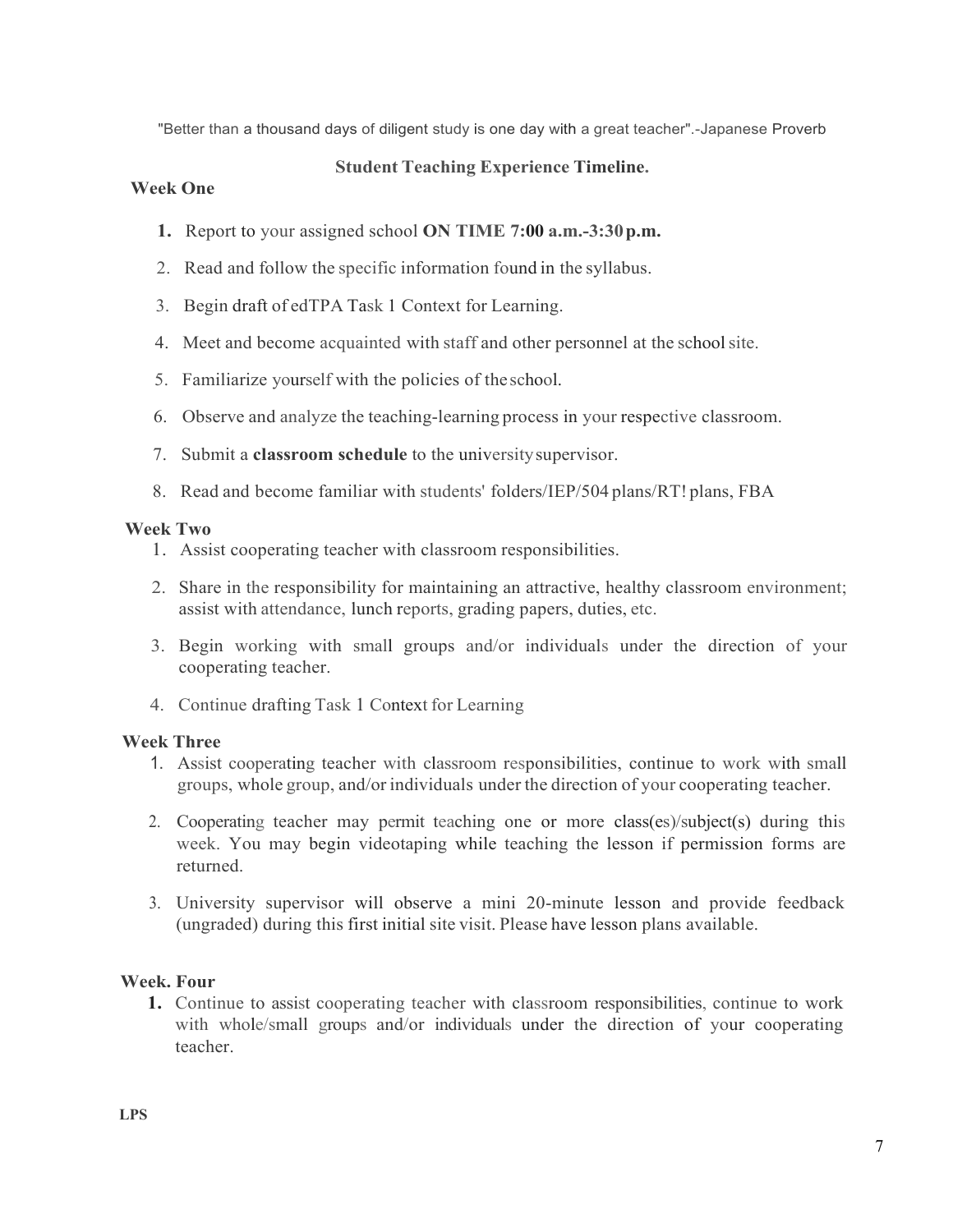- **2.** Cooperating teacher may permitteaching a second and/orthird class/subject atthis point. If so, submit lesson plans on the ASU template prior to teaching.
- **3.** Continue to observe and analyze the teaching-learning process as you prepare to solo teach.

## **Week Five**

- 1. Assist cooperating teacher with classroom responsibilities, continue to work with small groups, whole groups, and/or individuals under the direction of your cooperating teacher
- **2.** Cooperating teacher may permit teaching a fourth or fifth class/subject. If so, submit lesson plans to the university supervisor prior toteaching.
- 3. If the cooperating teacher thinks you are ready to be responsible for all teaching duties during this week, you may begin solo teaching prior to week six, but not before week 5.

## **Week Six**

- 1. Assume cooperating teacher's full schedule. The cooperatingteacher will be present in the room when the student teacher has full control of the class.
- 2. Continue to submit lesson plans for review on the edTPA template.

## **Week Seven**

1. Student Teacher should be responsible for the cooperating teacher's entire teaching schedule in literacy and math (as aligned with the edTPA certification assessment) or all class periods**.** Submit weekly lesson plans to the university supervisor.

## **Week Eight**

- 1. Student Teacher should be responsible for the cooperating teacher's entire teaching schedule.
- 2. Site visit by university supervisor (formal mid-term graded observation)
- 3. \*Forms due: Cooperating Teacher's Evaluation of Student Teacher (Mid-term Disposition Evaluation AND Mid-term Field and Clinical Evaluation completed by cooperating teacher (web link to be provided).

\*Forms to be completed will be sent to cooperating teachers via ASU email. Due dates for submitting evaluations will be announced.

## **Week Nine**

1. Student teacher should be responsible for the cooperating teacher's entire teaching schedule in literacy and math/all class periods. Submit lesson plans. (If applicable)

## **Week Ten**

1. Student Teacher should be responsible for the cooperating teacher's entire teaching schedule in literacy and math/all class periods. (If applicable)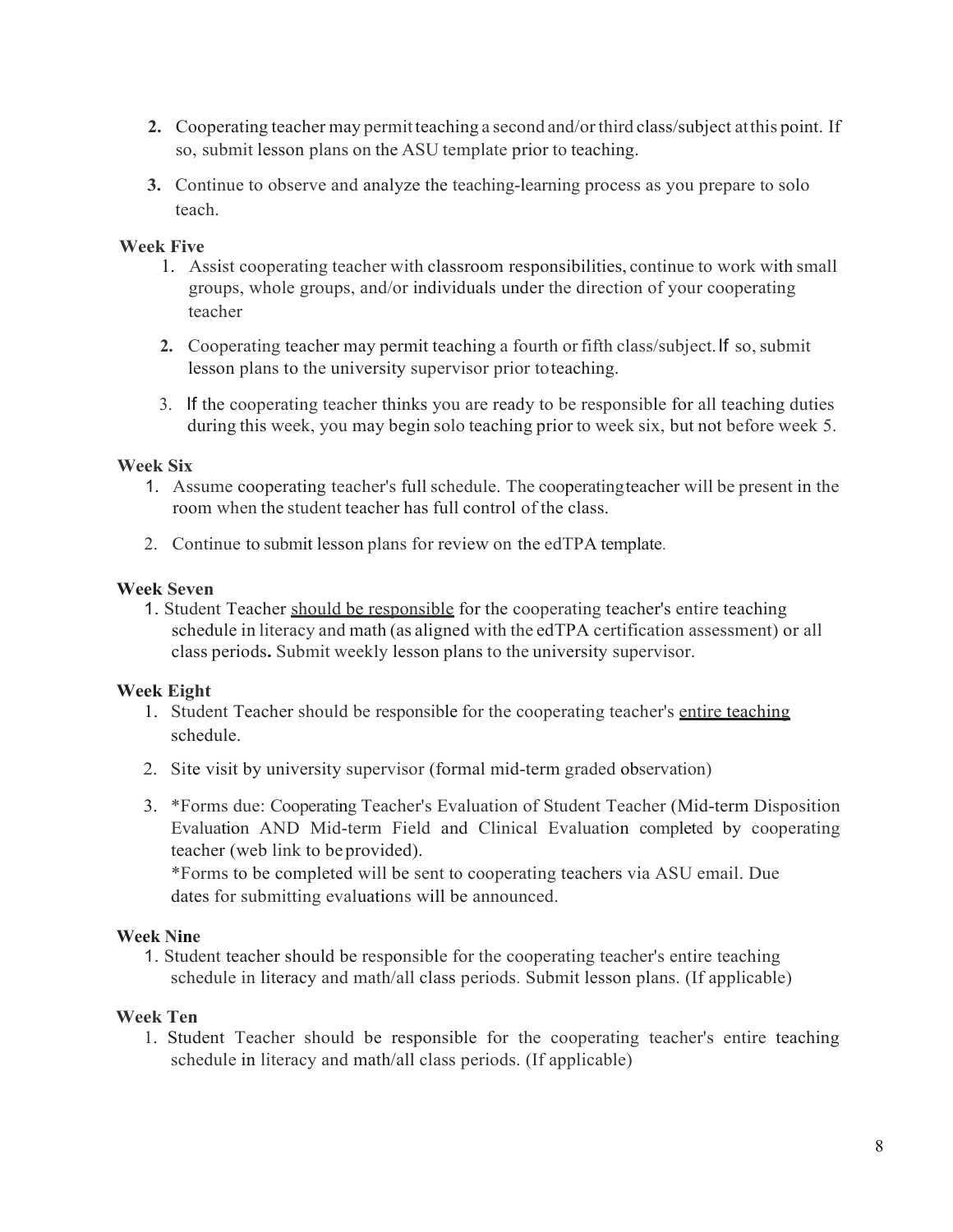## **Week Eleven**

- 1. Student Teacher should be responsible for the cooperating teacher's entire teaching schedule in literacy and math/class periods. (If applicable)
- 2. The cooperating teacher should make contact with two (2) certified teachers at the school site for observation that may begin during the  $13<sup>th</sup>$  and  $14<sup>th</sup>$  week

## **Week Twelve**

- 1. Gradually begin planning the process to relinquish class/subjects back to the cooperating teacher.
- 2. Dialogue should occur to discuss the procedure for returning classes back to the Cooperating teacher.

## **Week Thirteen**

- **1.** Begin the process of transitioning classes back to cooperating teacher.
- **2.** Begin to observe and analyze teaching and learning in other/different areas/classes.
- **3.** Relinquish the class back to the cooperating teacher.

## **Week Fourteen**

- 1. Assist cooperating teacher with classroom responsibilities.
- 2. Observe and analyze the teaching-learning process in other areas (i.e. MGED-2nd concentration and/or ECEC- lower or higher gradelevel).
- 3. Reflect, observe, analyze, and journal the teaching-learning process.

#### **Week Fifteen-Sixteen**

- 1. Assist cooperating teacher with classroom responsibilities.
- 2. Classes should have been returned and are under the supervision of the cooperating teacher with all student teaching assignmentscompleted.
- 3. Observe and analyze the teaching-learning process in other grade levels.
- 4. Student teacher departure
- 5. Attend final seminar.
- 6. Attend PENning Ceremony
- 7. Attend Graduation/Commencement.

## **University Writing Reinforcement Policy**

Writing is integral to teaching and learning across all disciplines. Writing in this course will be evaluated according to the APA format described in the APA manual sixth edition 2010.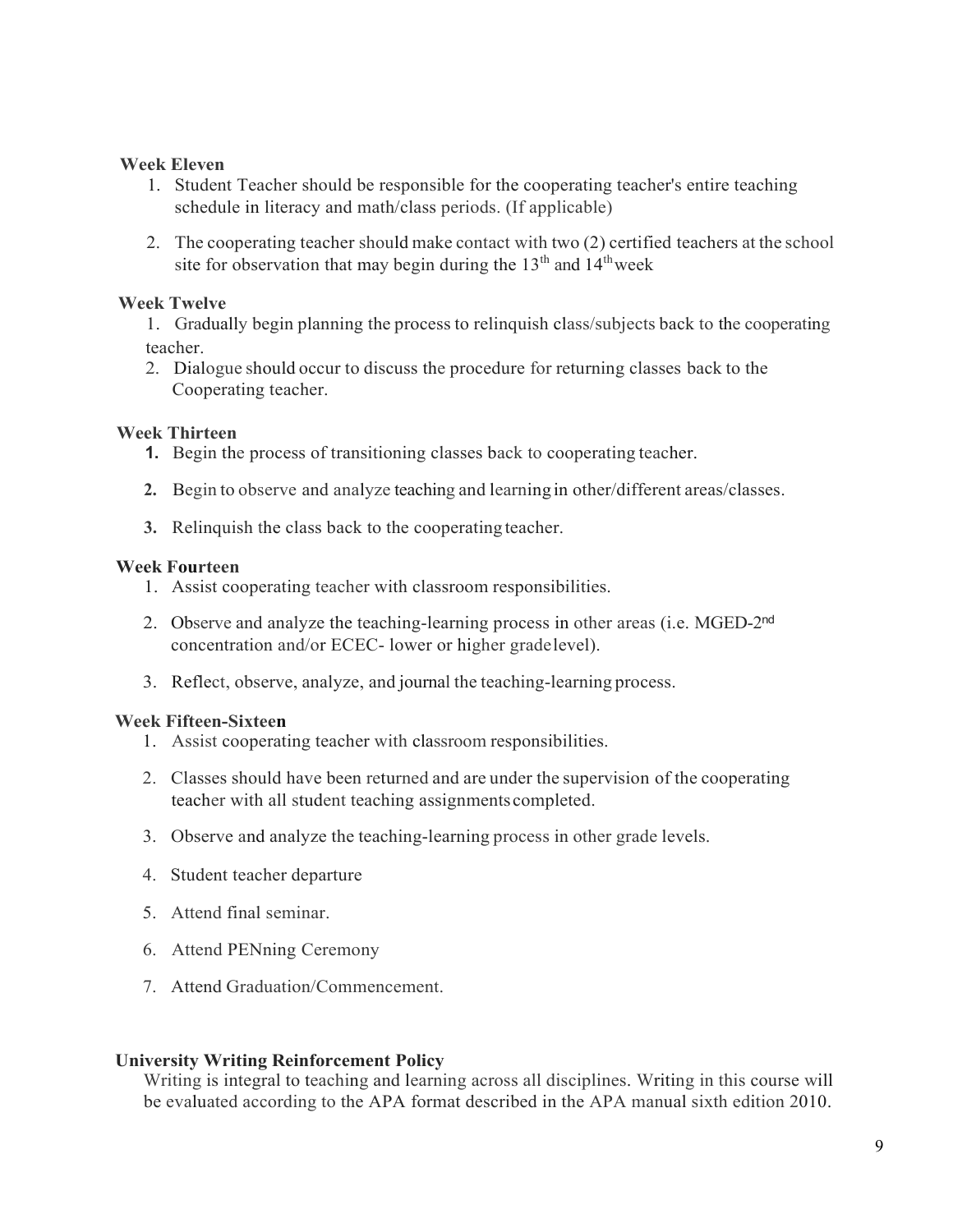## **Integration of Technology**

The use of technology is integral to the course design. You should have access to a computer (e.g., computer lab, library, home, or work), a general knowledge of the operation and care of a computer, and know some basic troubleshooting techniques. You should also have some basic understanding of how to use the Internet to seek, find, and retrieve information.

## **General Statements from the Professor**

- Read the course syllabus carefu lly. Make sure that you understand all of the course requirements, assignments/activities, **timelines,** expectations, and grading policy. If there are any corrections/additions during the 16-week period to the timelines/activities, you will be notified by the university supervisor via ASU email message or during theseminars.
- **fl>** Do not be reluctant to contact the professor to ask questions about things that you do not understand or desire fmther clarity. Questioning for understanding isimportant to teaching and learning.
- Cheating and plagiarism will not be tolerated. Situations involving these matters will be addressed according to university protocol.
- Anyone who desires to withdraw ("W") from the course may do so by following the procedures outlined by the university.
- **In order to successfully complete student teaching, all student teachers are required to complete and pass the edTPA.**
- **Student teachers need to submit the edTPA portfolio on the scheduled date.**
- **All Student Teachers are required to attend each scheduled seminar.**
- **APA format is required for all written assignments.**
- **Excessive absences during the student teaching experience will not be tolerated. University protocol will be implemented.**
- **Contact the university supervisor, cooperating teacher, and principal immediately if you need to be absent.** \_
- **Stay tuned for the job fair, grad fair date to order graduation cap and gown.**
- **Attending the grad fair is optional.** It **will be an excused, professional absenc·e in addition to the edTPA submission date.**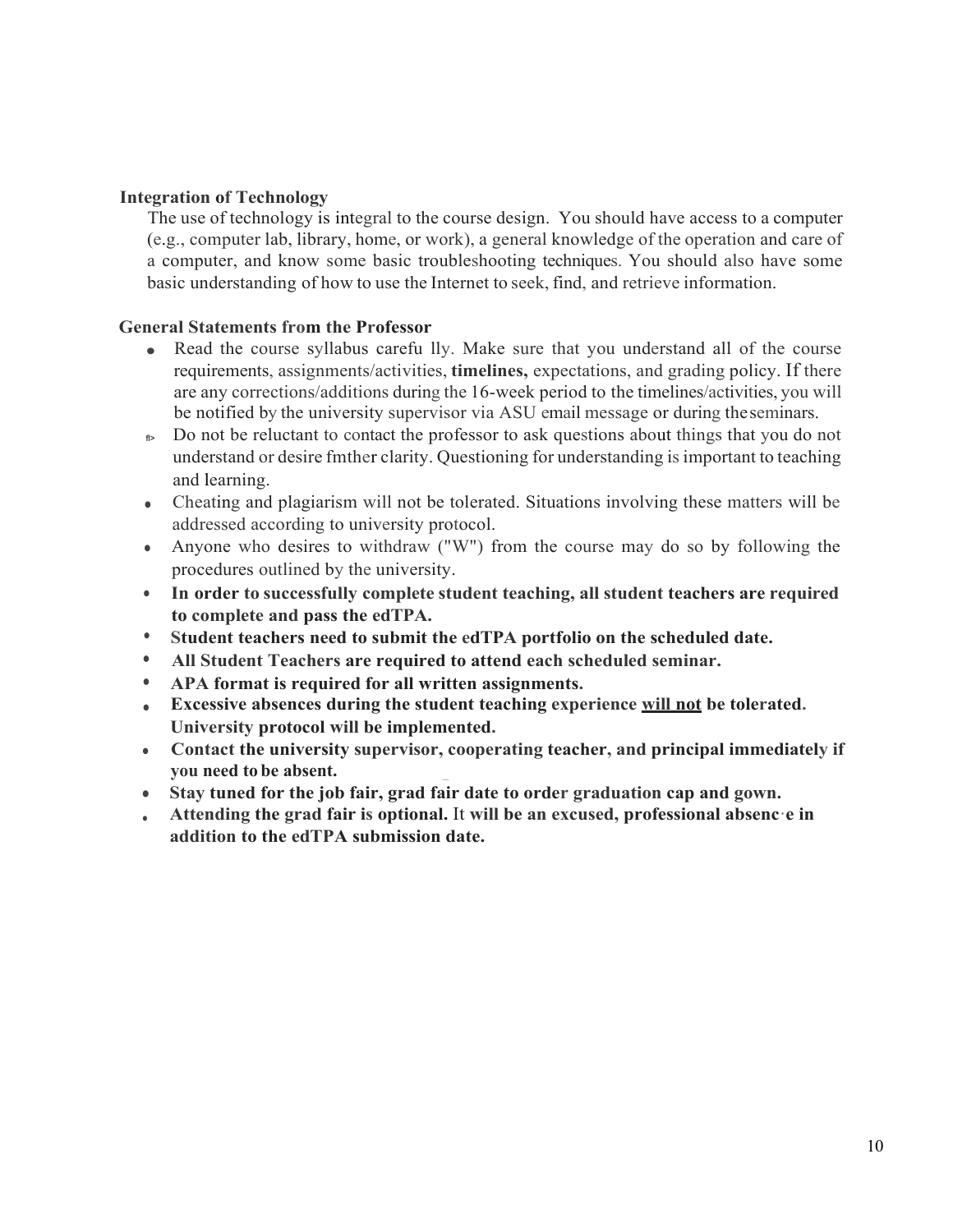• **Cell phone use in the classroom during the time frame of 7:00 a.m.-3:30 p.m. is absolutely prohibited.**

## **C o-teaching may be a great way to assist the student teacher while providing students with the support that they need.**

*Please provide the candidate with feedback.*

Feedback could focus on the following:

Communication skills Enthusiasm Clarity of instruction Rapport with students Responsiveness to the students Selection of course and lesson content-Appropriateness of course objectives Appropriateness of instructional materials (e.g., readings, use of media) Strategies and methods for teaching specific content areas Use of technology Student achievement Classroom management

#### **Format of feedback**

I,

Suggested Feedback Format

Ask the practicum student to share his/her reactions and thoughts of the class.

Review written comments made during and after theobservation.

 Start feedback with positive comments and strengths, and then discuss weaknesses and suggestionsfor Improvement.

Avoid judgmental statements.

Discuss follow-up improvement conversation.

Schedule additional observations as needed.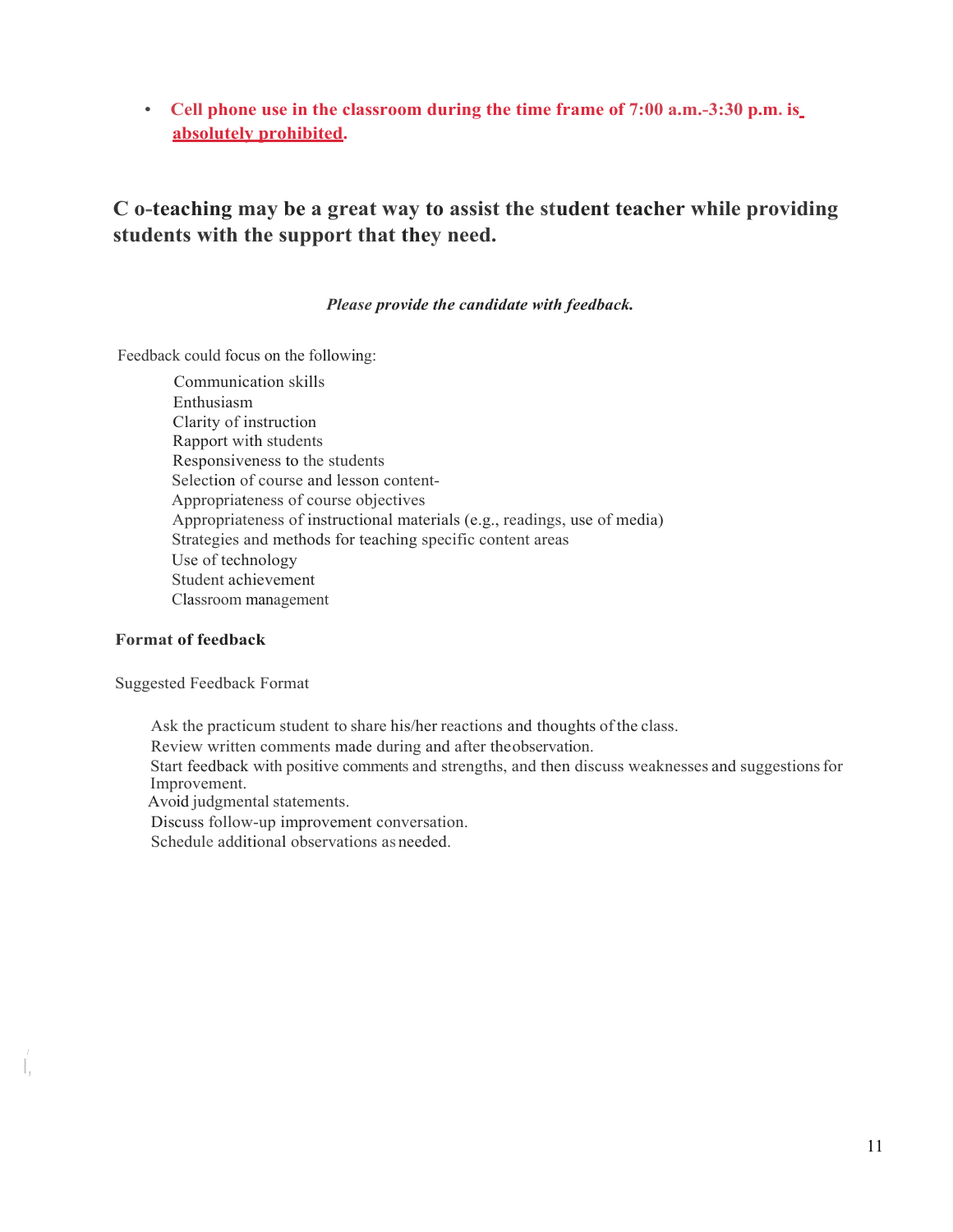#### **CLINICAL/FIELD EXPERIENCE**

#### **The list below provides detailed waysin which a cooperating teacher can assist the candidate.**

#### **Orient the Candidate to the school.**

Explain the culture of the school and faculty. Provide a tour of the layout of the school facility. Share the school policies, handbooks, and guidelines. Provide a description of the supportservices. Share the class and schoolschedule. Describe the student population. Safety issues and procedures.

#### **Orient the Candidate to the classroom.**

• Discuss: physical arrangements, nature ofstudent population, norms and rules, rituals and routines, curricular goals and materials, standards, instruction support services, first aid procedures, and etc.

Introduce the candidate as a professional, a co-teacher

Provide a class list and seating chart.

Plan an activity to engage the candidate and students in an informal conversation so they can become better acquainted.

Review class schedule, routines, and procedures with the candidate.

#### **Plan with the Candidate.**

#### **Please review and provide feedback about instructional plans prior to implementation.**

- Discuss planning expectations and procedures.
- Determine specific teaching responsibilities.
- Schedule time to reflectwith the candidate.
- Model instructional techniques and strategies for individual, small group, and whole group class instruction.
- Allow candidate to plan and teach and co-teach lessons to individual, small and whole groups.
- Discuss instructionaldelivery with the candidate:
	- 1. encourage the candidate to try her/his ownideas/techniques
	- 2. observe the candidate delivering instruction; take notes, and provide feedback during a conversation that highlights specifics of the Intern's effectiveness and areas for continued growth
- *(* Help the candidate think through their instruction.
- Check lesson plans to help the candidate.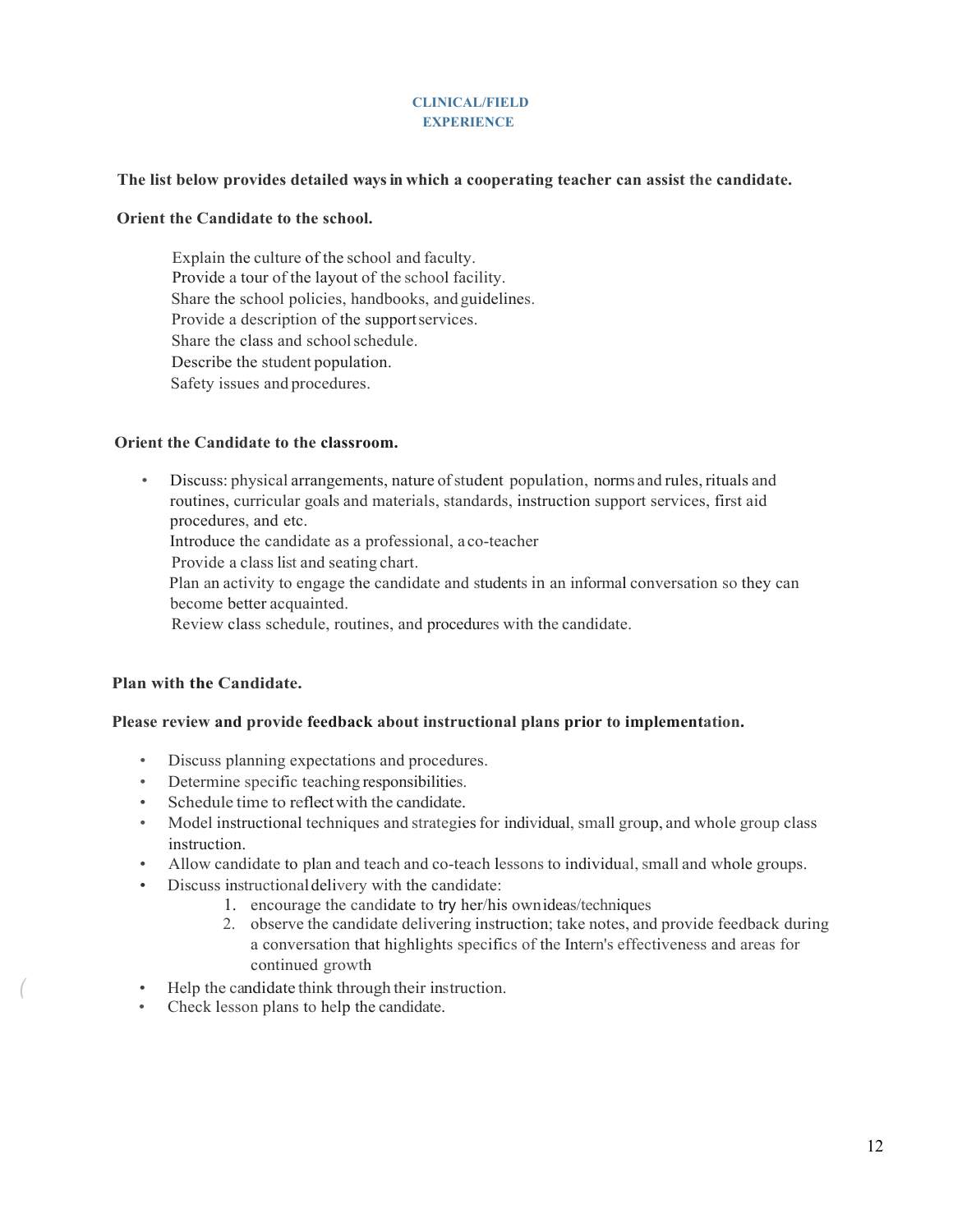Provide feedback after the lesson is completed. If you have concerns about providing feedback, please contact me.

#### **Observe instruction on a regular basis and provide feedback.**

Meet with the candidate prior to teaching to discuss the lesson. Provide feedback to help the candidate improve the lesson(s). Provide regular feedback.

#### **Evaluate the performance of the candidate.**

Help candidate understand the Georgia Performance Standards/Common CoreStandards. Report concerns about the performance of the candidate to the University Director of Field and Clinical Experience.

#### **Discuss Professionalism.**

Check the candidate's lesson plan before they teach it. Give suggestions if needed. If the candidate is absent, the day should be made up on a day approved by the cooperating teacher.

The candidate should report to your site promptly on the scheduled  $day(s)$ .

#### **Orient Candidate to School and Staff.**

- Discuss the general philosophy of the placement school.
- Tour the placement school building. Acquaint the candidate with facilities, available materials and equipment. Discuss and show the candidate how to use the technology in the classroom.
- Introduce the candidate to all personnel (administrative, support, and resource personnel).

#### **Discuss Classroom Management and Building Children's Behavior.**

- Discussed the routines, procedures, and expectations.
- Share the management plan and explain the rationale behind it.
- Model effective techniques of management and discipline.
- Encourage the candidate to try her/his own discipline and managementtechniques.
- Observe the candidate implementing behavior management strategies and transitions. Provide feedback.

#### **Share Assessment Data.**

- Familiarize the candidate with various methods and tests used in diagnostic evaluation and assessment.
- Provide examples of formative and summative assessment instruments used in the classroom. Discuss informal assessment methods.
- Provide oppo1iunities for reflection.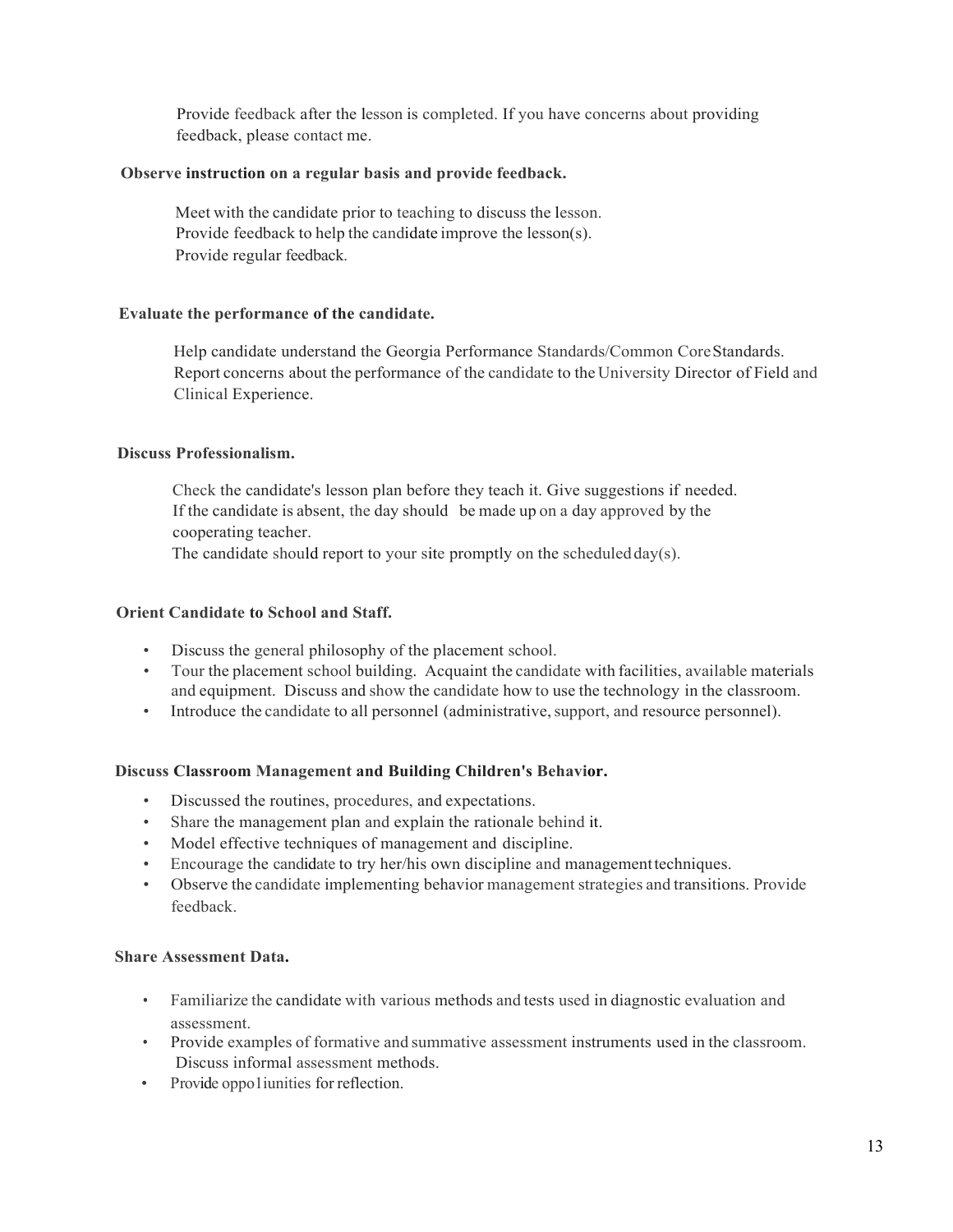#### **Incorporate Technology**

Encourage the utilization of technology to enhance teaching and learningand to supp01i instruction.

#### **Discuss Inclusion/Accommodation.**

Model various teaching strategies and use materials that accommodate individual differences and needs.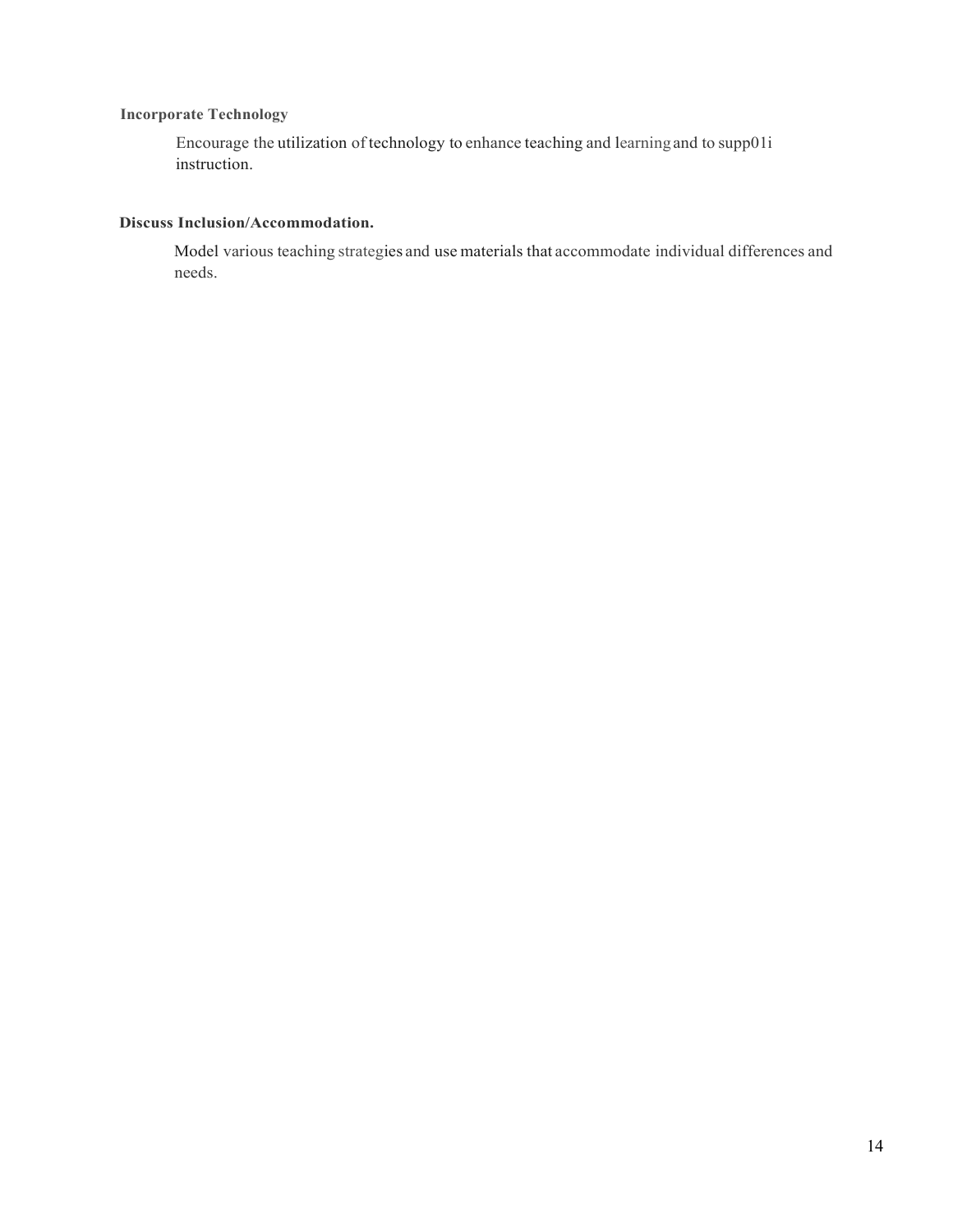#### **Professionalism**

Candidates are expected to conduct themselves professionally at all times as stated by the Georgia Professional Standards Commission's Code of Ethical Conduct (See www.gaspc.com).

#### **Dress/Attire/Appearance**

Candidates must dress professionally at all times. Teacher education candidates are expected to wear professional attire when working in the schools. Professional attire includes: slacks /pants, **(no jeans),**  shirts/blouses (no revealing tops, no bare midriffs, no T-shirts), dresses/skirts (at or longer than fingertips when arms are extended at the side), and appropriate shoes, (no flip-flops or night slippers, no athletic shoes, except if you are a physical education candidate).Please refer to ASU Field and Clinical Handbook for more guidelines. If **a candidate is inappropriately dress, he/she can be asked to leave the placements to redress in suitable professional attire.**

#### **Attendance**

Candidates are expected to report to their placements on the assigned date and time. If the candidate is going to be absent, he/she should notify the cooperating teacher as soon as possible. **Student teachers are required to make-up missed field days.**

#### **Policy Governing Practicum Candidate Removal**

 Student teachers will be removed from the student teaching process if the principal, university supervisor, and/or cooperating teacher recommend their removal. The removal will be justified by official documentation, which indicates that the student teacher jeopardized the well-being of the students or the instructional process at the school. If the documentation also indicates that the student teacher had adequate time and opportunity to remediate the problem(s) and did not successfully work with the school to resolve the problems, then the student is removed and he/she is not placed in another setting during the same semester. **Two unsuccessful attempts at student teaching will result in removal from the program.**

The university supervisor may recommend that a student teacher be removed from a particular assignment and re-assigned to another setting when there is sufficient evidence that such a move is warranted. Examples for removal of a student teacher are: inappropriate behavior or language towards students/personnel, any criminal behavior on or off the school's grounds such as, alcohol, drugs and weapon possessions, and any failure to adhere to the schools' policies and procedures such as excessive tardiness/absences/early leaves, cell phone usage, or dress code violations. The **final decision**  regarding any change in student teaching assignments rests with the **Director of Clinical and Field Experiences**.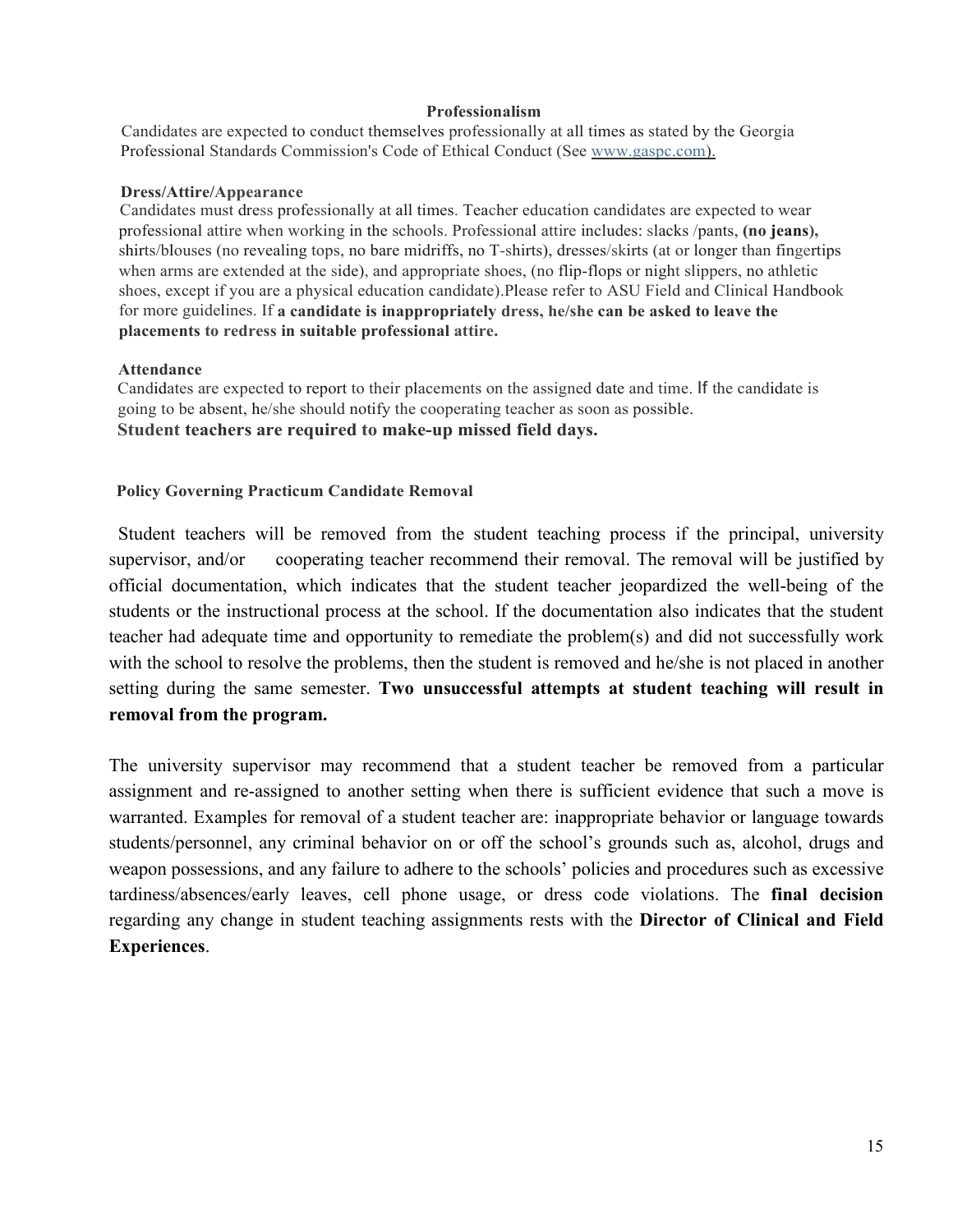

#### **Candidate Involvement in the Classroom**

The following activities are possible ideas appropriate for the candidate. These activities should not interfere with planned instruction.

- 1. Give individual help to a particular student.
- 2. Work with a small group of children in an activity you have planned.
- 3. Prepare teacher-made materials.
- 4. Select appropriate books and read orally toclass.
- 5. Get children involved in a lesson.
- 6. Observe the class in another environment (gym, ait,music).
- 7. Perform non- teaching duties you have, such asrecess.
- 8. Assist in completing room duties such as taking attendance, doing the lunch count, and distributing books and materials, etc.
- 9. Assist in getting materials ready for a lesson.
- 10. Assist with any teacher "housekeeping"jobs.
- 11. Connect students' work.
- 12. Plan and teach lessons
- 13. Prepare a bulletin board.
- 14. Create an educational game.
- 15. Read teacher manuals and other classroom materials.
- 16. Use technology.
- 17. Make a seating chart.
- 18. Run errands for the classroom teacher.
- 19. Organize materials.
- 20. Make copies of materials needed for the lesson.
- 21. Pass out materials to thestudents.
- 22. Make a chart or graph.
- 23. Get supplementary materials needed for a lesson (magazine illustrations, pamphlets, maps, etc.).
- 24. Provide feedback tostudents.
- 25. Set up or help set up alab.
- 26. Write assignments on the chalkboard.
- 27. Set up a learning center.
- 28. Set up an experiment.
- 29. Send out a class newsletter to parents. (Any newsletter or correspondence to parents should be approved, edited, and checked by teacher.)
- 30. Help individual students with seatwork.
- 31. Work with a student in a lab (i.e., computer, language, or science).
- 32. Assist students with special needs.
- 33. Monitor a test.
- 34. Hand out and collect materials.
- *(* 35. Create and give assessments.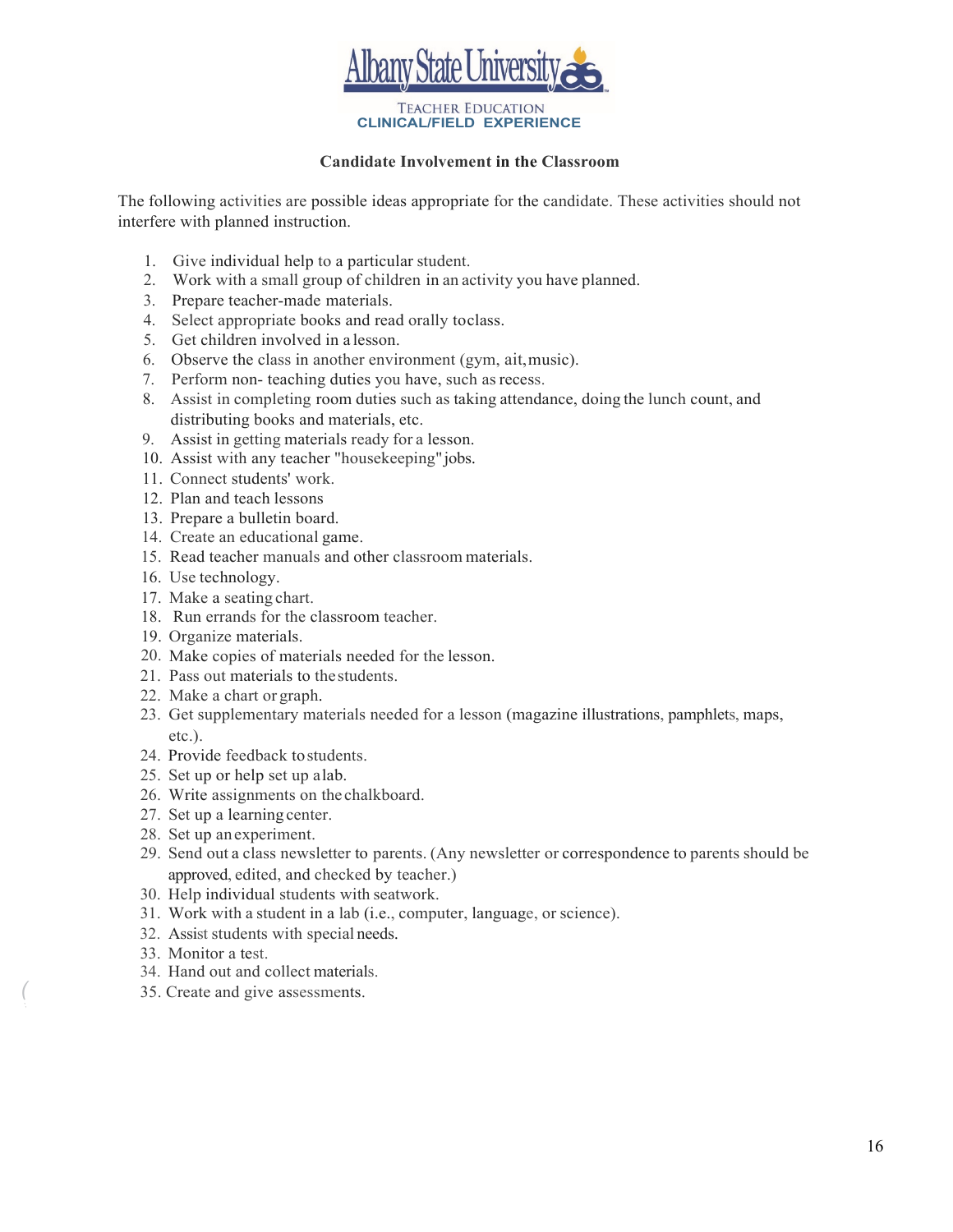- 36. Supervise students outside the classroom.
- 37. Read aloud or tell a story.
- 38. Accompany students to a school office, the bus, or the playground.
- 39. Attend a parent-teacher conference.
- 40. Accompany students to before- or after-school programs.
- 41. Help monitor the hallway, lunchroom, or playground.
- 42. Teach and co-teach.
- 43. Video record planned lessons.

#### **Questions Most Often Asked about the Student Teaching Experiences**

- 1. Have all candidates met the ASU Teacher Education requirements? Yes. No student should be pa1iicipating in field experiences without a Georgia Pre-service Certificate.
- 2. Will the student teaching candidates be expected to be doing the exact same thing that the other practicum candidates are doing? No. The cooperating teacher and candidate will work together to decide how much responsibility the candidate will be given.
- 3. Will the candidates be required to teach lesson? Under the guidance of the cooperating teacher, the candidates will be required to teach lessons. These lessons should follow classroom instruction. The candidates should work closely with the cooperating teacher while planning the lessons.
- 4. How are candidates assigned in schools? The Director of Clinical and Field assign candidates to placements based on the diversity of placements (race, ethnicity, gender, language, special education, and socioeconomics) and the Georgia PSC grade-level requirements.

Early Childhood: PK-K, 1-3, and 4-5

Middle Grades: 4-5 and 6-8

Secondary: 6-8 and 9-12

Special Education/Health & PE: Elementary, Middle School, High School

- 5. Should candidates attend afterschool special activities, Welcome Back to School Meeting, conferences? Yes. The student teaching candidate should be involved in the same activities as the teacher.
- 6. Do cooperating teachers need to be ce1iified teachers with three years of experience? Yes.
- 7. Should candidates be professionally dressed during the field placements? Yes. Candidates should be dress professionally and should display professional behaviors. If candidates are not professionally dressed, they can be asked to leave the school to change their attire. This occurrence should be discussed with the university supervisor and/or the Director of Field and Clinical Experiences (229-500-2154).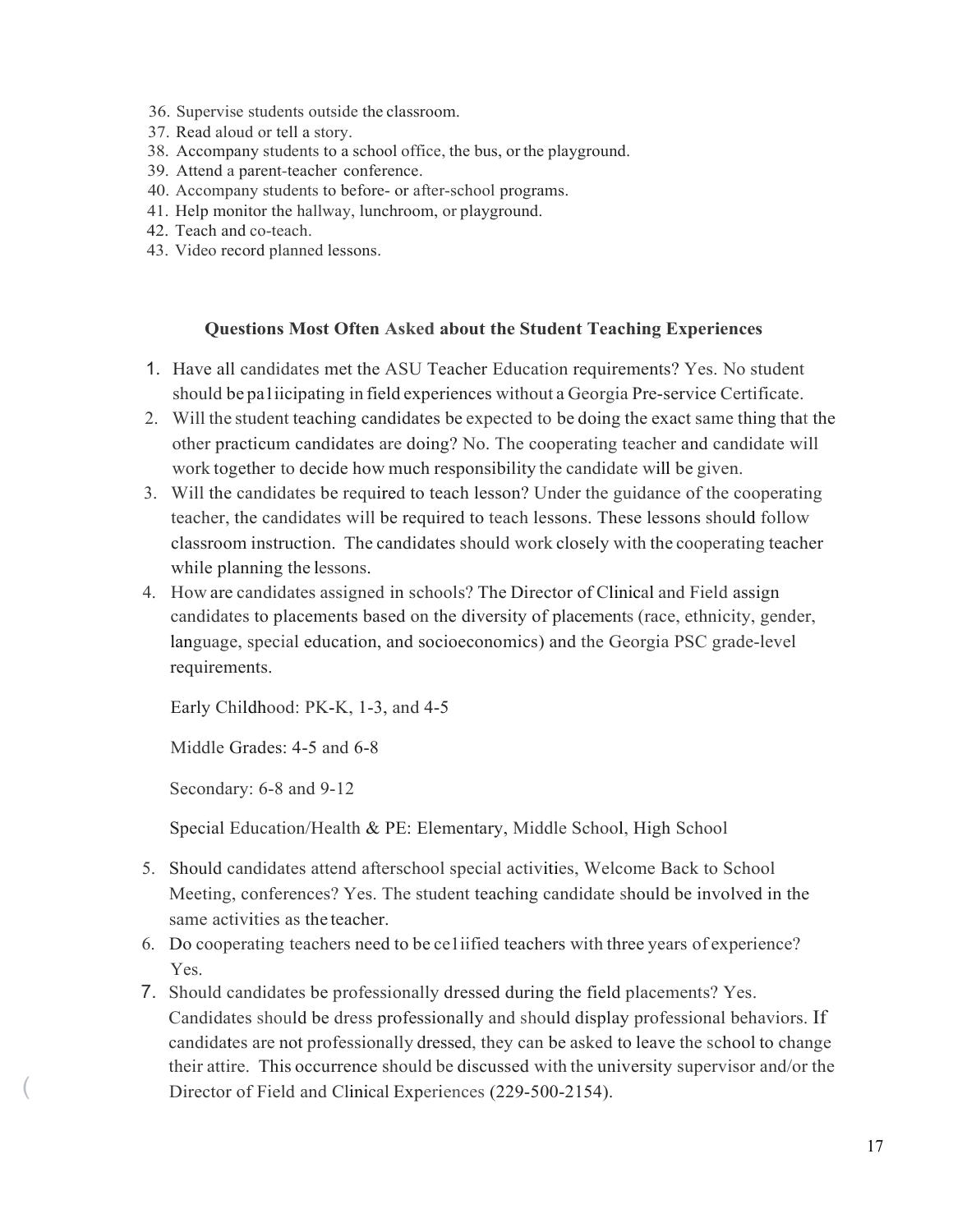8. Will your student teacher candidates be expected to be doing the exact same thing that the other student teacher candidates are doing? No. The cooperating teacher and candidate will work together to decide how much responsibility the candidate will be given.

**Student teacher candidates will not be provided with a schedule of activities/duties/responsibilitiesthatshould be completed each week. The cooperating teacher and student teacher candidate should plan together and schedule the student teaching duties and responsibilities according to the candidate's growth. You should look at the candidate's edTPA due dates and requirements when assigningduties.**

## **Co-Teaching Support**

Co-teaching allows the cooperating teacher and student teacher candidate to share instructional responsibilities during the school day. It is an excellent tool that can be used to help prepare the pre-service candidates.

Please visit ASU Teacher Education (http://www.asurams.edu) to view our co-teaching video.

## **Books and Articles**

Bacharach, N., Heck, T., & Dahlberg, K.(2010). Changing the face of student teaching through co-teaching. *Action in Teacher Education.* 32(1), 3-14.

Heck, T., & Bacharach, N. (2010). *Mentoring Teacher Candidates through Co-Teaching: Collaboration that Makes a Difference.* St. Cloud, MN: St. Cloud State University.

Villa, R.A., Thousand, J.S., & Nevin, A.I. (2004). *A Guide to Co-teaching: Practical Tips for Facilitating Student Learning.* Thousand Oaks,CA: Corwin Press.

#### **Websites**

*(* •.

[http://www.arksped.kl 2](http://www.arksped.kl/).ar.us/documents/coteaching/building <http://www.teachhub.com/effective-co-teaching-strategies> [http://www.effectivecoteaching.blogspot.com/pf m](http://www.effectivecoteaching.blogspot.com/pf)odels-of-co-teaching <http://www.jsu.edu/education/co-teaching/training-modules.html> [https://www.slideshare.net/eshepherd/coteaching-six-models-for-teacher-success](http://www.slideshare.net/eshepherd/coteaching-six-models-for-teacher-success) [http://www.youtube.com c](http://www.youtube.com/)o-teaching